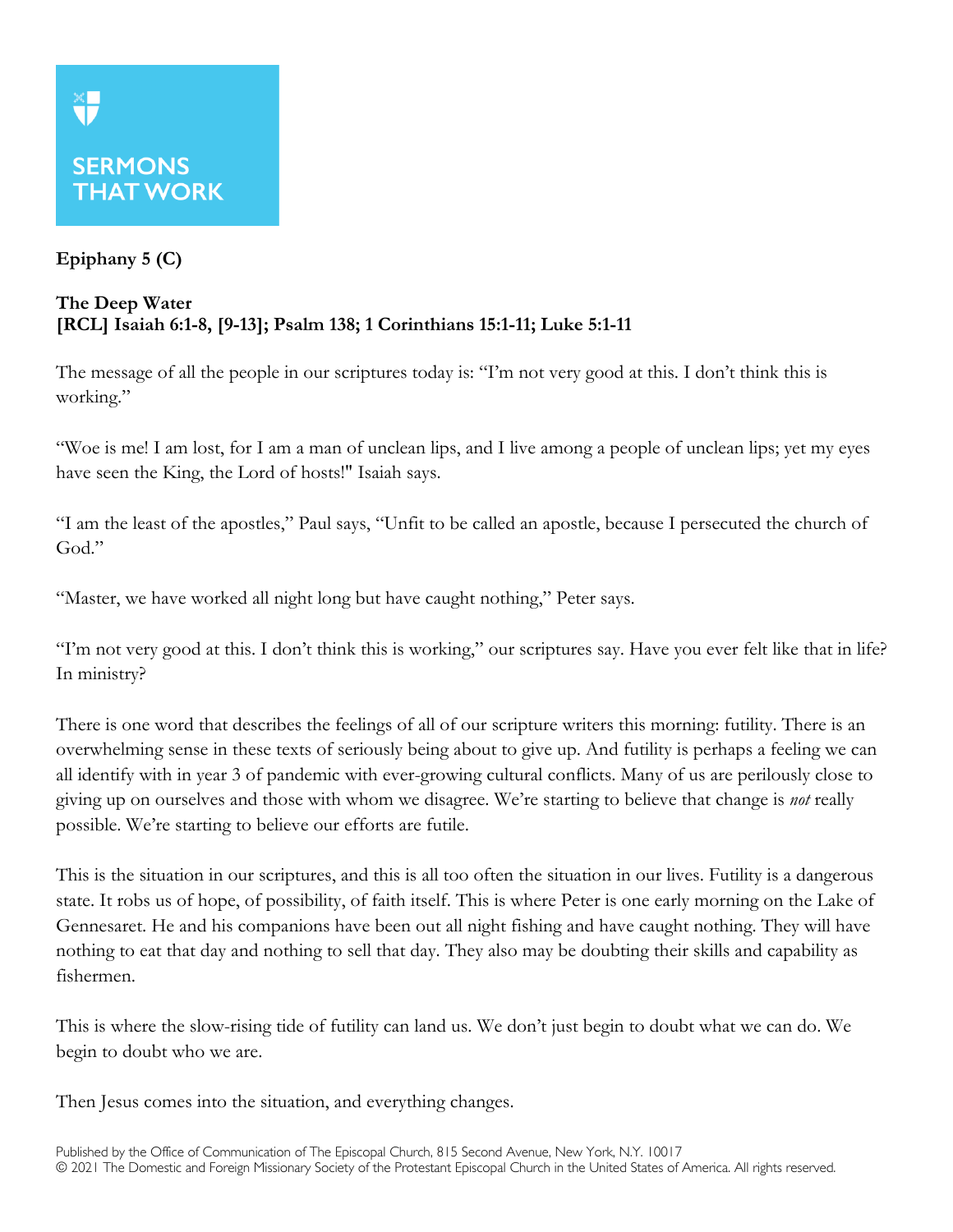"When he had finished speaking, he said to Simon, 'Put out into the deep water and let down your nets for a catch.' Simon answered, 'Master, we have worked all night long but have caught nothing. Yet if you say so, I will let down the nets.' When they had done this, they caught so many fish that their nets were beginning to break. So they signaled their partners in the other boat to come and help them. And they came and filled both boats, so that they began to sink."

This story is about far more than just, "If at first you don't succeed, try, try again." One thing Jesus says here jumps off the page: "Put out into the deep water." Let that phrase pierce your heart. "Put out into the deep water." When we are feeling swamped by futility, we need to go deeper. When you can't figure out what to do next, go deeper. When you are mad at everybody and everyone is mad at you, go deeper. When the tasks placed before you seem insurmountable, go deeper. When you feel like you have nothing but failure to show for your very best effort, go deeper.

"Put out into the deep water and let down your nets."

What is the difference between beating our heads against a wall, i.e. doing the same thing over and over again and expecting different results, and following Jesus' advice?

Two things. Jesus asks us to return to the ground of our futility, the place of feeling stuck and stymied and sad, and go deeper there. Fish beneath the same assumptions and habits and patterns that we have used before. Ask ourselves harder questions. Give ourselves and others more time and more commitment.

And then do something radically different. Take Jesus with us. That is what changes the disciples' action from "doing the same thing and expecting different results" into a sudden and bountiful harvest.

When Jesus is with us—in our minds, in our hearts, in our conversations, in our discernment, in our priorities, two things happen. First, we are empowered to go out into the deep water. We are able to take risks and stretch ourselves and each other toward something new. And then, we can let down our nets and actually find fish. What was once the site of futility becomes the site of abundance, discovery, and sustenance.

Notice one more interesting detail in this gospel text. At the end of the fishing part of the story, we read this sentence: "And they came and filled both boats, so that they began to sink."

They began to sink? That sounds pretty problematic. Like, actually took on water and started to get alarmingly low in the frighteningly deep water? If they go down in the deep water, they're in trouble. They're a pretty good ways offshore. It might be hard if not impossible to swim back, and the disciples may not have the "walking on water" skills that Jesus has.

We don't actually know how they dealt with it. Luke doesn't tell us that they started rowing pell-mell for the shore, or had to chuck some of the fish out of the boat, or who knows what. Peter, in fact, is so overcome by the miracle that he either doesn't notice or doesn't care that the boat is about to sink. He falls to his knees before Jesus and says, "Go away from me, Lord, for I am a sinful man!"